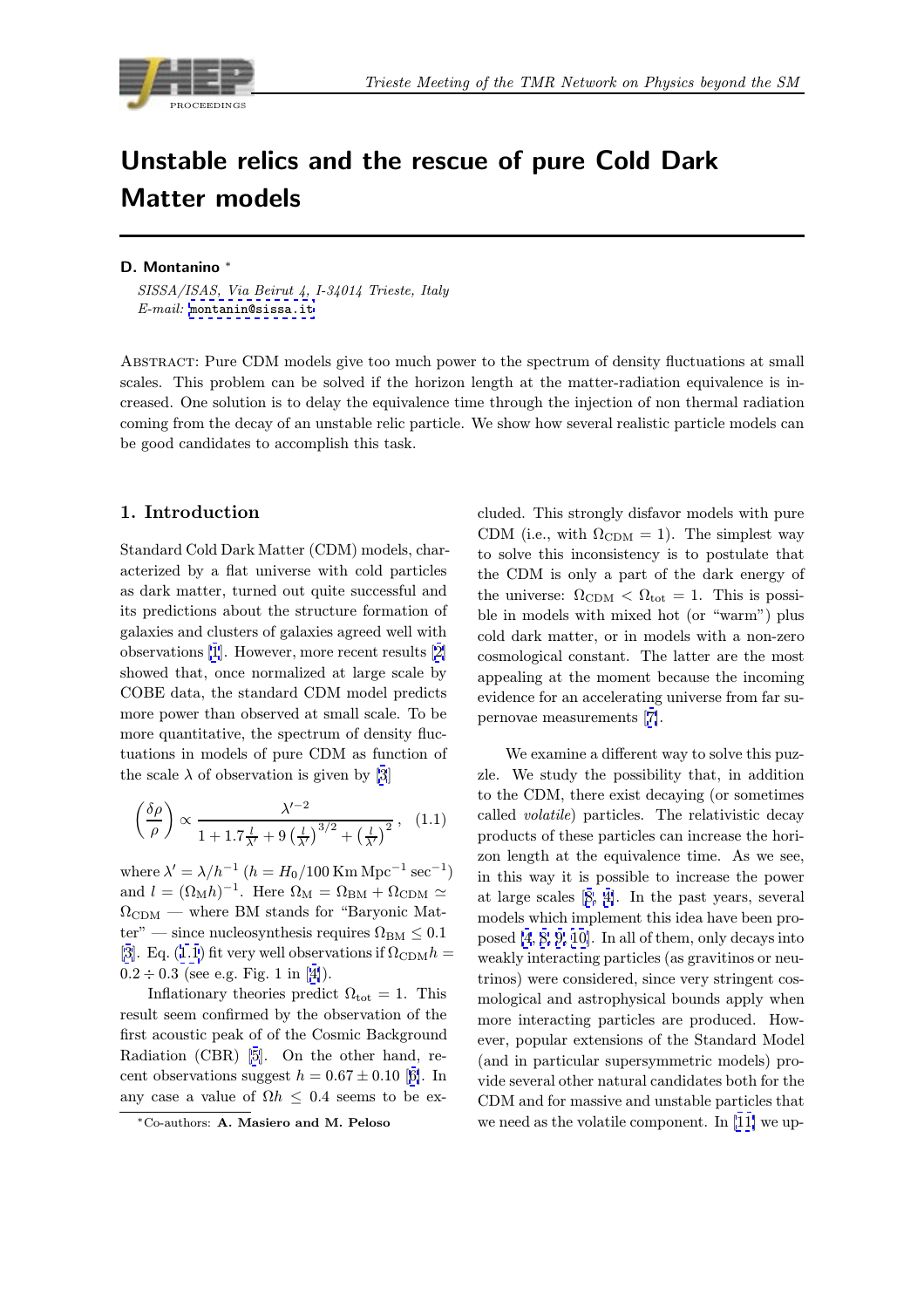dated and extended the analyses proposed so far, showing in most cases the difficulties that prevent the realization of the scheme, but also pointing out viable models in a few examples. In this talk we briefly review the results of this work.

## 2. The general model

We start noticing that during radiation dominated era(s) sub-horizon fluctuations are frozen while super-horizon ones grow. Let  $\lambda_{eq}$  the scale corresponding to the horizon at the epoch of matterradiation equivalence. In the standard Big Bang cosmology, from the measure of CBR energy density and assuming three neutrinos species is easy to obtain [4]

$$
\lambda'_{\text{eq}} = 30 \,\text{Mpc} \, (\Omega_{\text{CDM}} h)^{-1} \,. \tag{2.1}
$$

Starting f[ro](#page-5-0)m a primordial Zel'dovich (scale invariant) spectrum, one can say that for scales  $\lambda \, < \, \lambda_{\text{eq}}$  the fluctuations are roughly constant while for  $\lambda > \lambda_{eq}$   $\delta \rho / \rho \propto (\lambda / \lambda_{eq})^{-2}$  [the exact form is given by Eq.  $(1.1)$ . From this relation we see that delaying matter domination (and thus increasing  $\lambda_{eq}$ ), we give more power to larger scales respect to the smaller. The best fit with the data is obtained fo[r](#page-0-0)  $\lambda'_{\text{eq}} = 150 \text{ Mpc}$  (i.e., for  $\Omega_{CDM}h = 0.2$ ).

Instead of lowering  $\Omega_{CDM}h$  a raising of  $\lambda_{eq}$ can be achieved by considering an unstable  $X$ particle which decays into relativistic debris [4, 8. This particles survives for a time  $\tau_X \gg 1$  sec (the time of neutrino decoupling) and dominate the universe for a short period after that they decay (for simplicity we use the approximation [of](#page-5-0) [si](#page-5-0)multaneous decay). Then, the decay products give rise to a second period of radiation domination. In Fig. 1 [11] we give a schematic representation of this idea. Two remarks are in oder:

1. The decay pr[odu](#page-5-0)cts cannot be photons alone. In fact, if  $\tau_X < 10^6$  sec (the "recombination") time") photons would thermalize and just contribute to the CBR energy density we measure today from which we infer Eq.  $(2.1)$ . On the other hand, there are strong limits for non-thermal diffuse photons [3], thus excluding a radiative decay with  $\tau_X > 10^6$  sec.



Figure 1: Schematic representation of the model.

2. If X would decay in charged particles these immediately comptonize the background photons and generate an electromagnetic cascade. The decay into charged particles is thus equivalent to the decay into photons.

This considerations imply that the decay products must be partially or totally "invisible", i.e., weak interacting particles such as neutrinos, <sup>1</sup> light uncharged Supersymmetric (SUSY) particles, axions, massless scalars, etc. Since these particles are decoupled at the decay time, they are out from thermal equilibrium.

From Fig. (1) we see that the shift of the equivalence scale from  $\lambda_{\text{eq}}$  to  $\lambda_{\text{eq}} > \lambda_{\text{eq}}$  is thus possible. The following relation holds [4]:

$$
\frac{\lambda_{\text{eq2}}}{\lambda_{\text{eq}}} \simeq \left[ 1.5 \left( \frac{\tau_X}{\text{sec}} \right)^{2/3} \left( \frac{m_X Y_X^i}{\text{MeV}} \right)^{4/3} + 1 \right]^{1/2} . \tag{2.2}
$$

Here  $m_X$  and  $Y_X$  are respectively the mass and the comoving number density (i.e., the number density divided by the entropy density of photons,  $s \simeq 1.8g_{s*}n_{\gamma}$  of the particle X and the superscript i indicates that we must consider only the fraction of energy which goes into invisible relativistic particles. From the requirement  $\lambda_{\text{eq2}} \simeq$ 

<sup>1</sup>High energy neutrinos can scatter off background neutrinos with the consequent creation of an electromagnetic shower [12]. For this reason also neutrinos are not completely safe from problems and should be handled with care.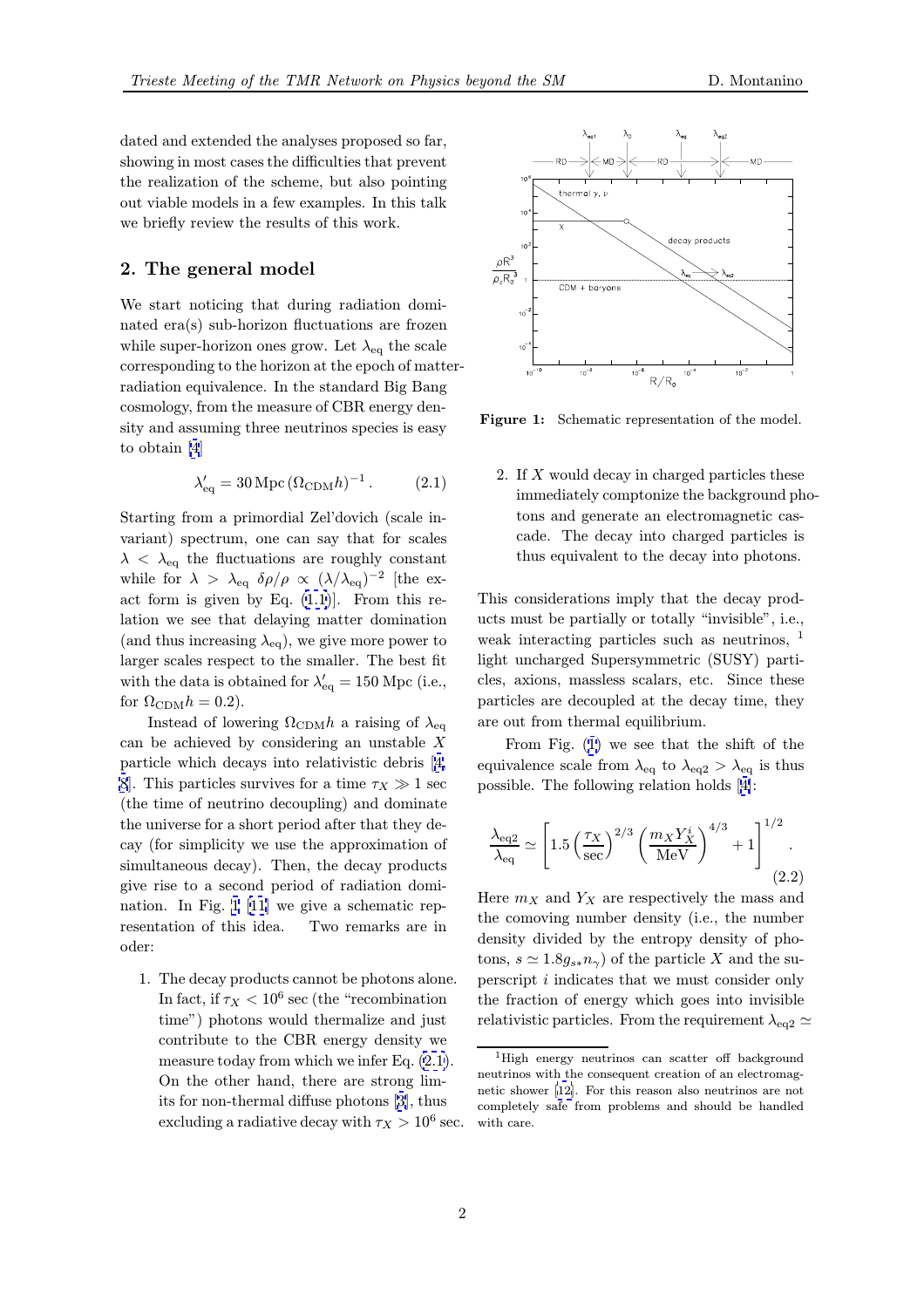<span id="page-2-0"></span>150 Mpc we get the following relation:

$$
\left(\frac{\tau_X}{\sec}\right) \left(\frac{m_X Y_X^i}{\mathrm{MeV}}\right)^2 \simeq 0.55 \left[ \left(\frac{h}{0.2}\right)^2 - 1 \right]^{3/2}.
$$
\n(2.3)

Besides Eq. (2.3) other cosmological bounds must be satisfied:

• At the time of neutrino decoupling the energy density of the X particles must be  $< 1$ neutrino species to avoid problems with Big Bang Nucleosynthesys (BBN) [13]:

$$
\frac{m_X Y_X}{\text{MeV}} < 0.1. \tag{2.4}
$$

• The fraction of energy which [goes](#page-5-0) into invisibles must be actually high enough to obtain the first period of matter domination. This condition led to

$$
\frac{m_X Y_X^i}{\text{MeV}} > 3.6 \times 10^{-6} h^2. \tag{2.5}
$$

When also radiative decays are involved (i.e., if X particles decay into photons or charged particles) there are additional bounds coming from BBN. In fact high energy photons are dangerous for BBN since they easily destroy the primordial deuterium and dramatically change the relative composition of primordial elements. Stringent bounds on  $X$  lifetime and abundance can be fixed by the observations [14]. Combining Eqs. (2.3) and (2.4) with the bounds in [14] one can see that decays in which a non-negligible fraction of the energy goes into "visible" are strongly constrained. In particul[ar t](#page-5-0)he lifetime must be limited to the [in](#page-5-0)terval (see Fig. 2 in [11])  $10^3 \le$  $\tau_X/\text{sec} \leq 10^4$ . With this limit the bound (2.5) is always satisfied [11].

In the following section we briefly examine three realistic particle models that c[an](#page-5-0) play the job described ab[ove](#page-5-0).

#### 3. Three particles models

#### 3.1 SUSY with broken R parity

Let us stick now in the Minimal Supersymmetric extension of the Standard Model (MSSM) and suppose for simplicity the *bino* (i.e., the superpartner of the  $U(1)_Y$  gauge boson) as Lightest

Supersymmetric Particle (LSP). If  $R$ -parity is conserved, the LSP is stable. Let us suppose that a small quantity of R-parity violation is allowed through the term  $\lambda LLE^c$  in the superpotential. The decay

$$
\widetilde{B} \to \nu e^+ e^-
$$

is thus allowed through sneutrino or selectron exchange. In this case  $B$  can play the role of the X particle. (If binos are stable they are a good candidate for CDM; obviously, in our case we need of a different particle as source of CDM.) Since the electrons comptonize the background photons, they are the visible part of the decay and all the considerations about radiative decays apply. The neutrinos are the invisible part and they carry out about 1/3 of the initial energy.

The bino lifetime is given by [15]

$$
\tau_{\tilde{B}}^{-1} = \lambda^2 \frac{\alpha_{\text{e.m.}} y_{\tilde{f}_R}^2}{192(2\pi)^2 \cos^2 \theta_W} \frac{m_{\tilde{B}}^5}{m_{\tilde{f}}^4},\tag{3.1}
$$

where  $m_{\tilde{f}}$  is the mass of the sfer[mio](#page-5-0)n (neutrino<br>or selectron) and  $u_{\tilde{f}}$  its hypercharge. Moreover or selectron) and  $y_{\tilde{f}_R}$  its hypercharge. Moreover the bino abundance is given by [16]

$$
Y_{\tilde{B}} \simeq 4 \times 10^{-9} \left(\frac{m_{\tilde{f}}}{\text{TeV}}\right)^4 \left(\frac{10^2 \text{GeV}}{m_{\tilde{B}}}\right)^3. \quad (3.2)
$$

We suppose for simplicity  $m_{\tilde{\nu}} \gg m_{\tilde{e}}$  so that selectron exchange prevail and we can substitute in Eqs. (3.1) and (3.2) the selectron mass and hypercharge to  $m_{\tilde{f}}$  and  $y_{f_R}$ .<br>Combining Eqs. (2.1) on

Combining Eqs.  $(3.1)$  and  $(3.2)$  with Eq.  $(2.3)$ and choosing the bino mass and lifetime as free parameters, we obtain, for  $h = 0.5$  (as a numerical example) [11]

$$
\frac{m_{\tilde{e}}}{\text{TeV}} \simeq 5.0 \left(\frac{m_{\tilde{B}}}{10^2 \text{GeV}}\right)^{1/2} \left(\frac{10^3 \text{sec}}{\tau_{\tilde{B}}}\right)^{1/8} (3.3)
$$

$$
\frac{\lambda}{10^{-10}} \simeq 1.5 \left(\frac{m_{\tilde{B}}}{10^2 \text{GeV}}\right)^{3/2} \left(\frac{\tau_{\tilde{B}}}{10^3 \text{sec}}\right)^{3/4} (3.4)
$$

As we can see, for realistic values of the bino mass and lifetimes both the selectron mass and the R-breaking coupling are quite realistic. In particular, the value of  $\lambda$  is well below the experimental bounds ( $\lambda \leq 10^{-2}$  [17]).

## 3.2 SUSY Peccei-Quinn symmetry breaking

The second possibility we [con](#page-5-0)sider is the SUSY extension of the Peccei-Quinn symmetry, invoked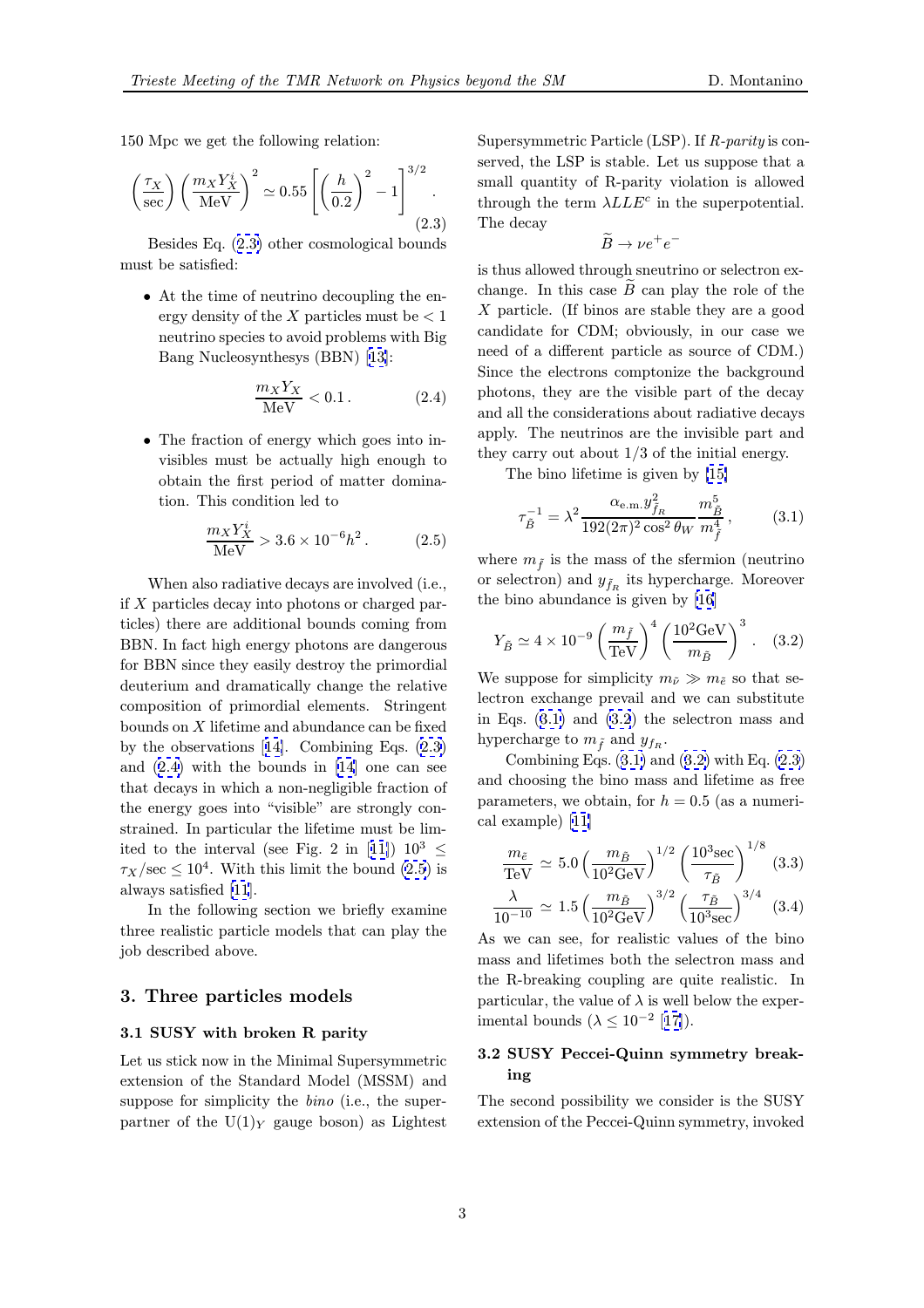to solve the strong CP problem [18]. We suppose that the superpartner of the axion, the axino, is the LSP and the photino is the NLSP. In this hypothesis the decay <sup>2</sup>

$$
\widetilde{\gamma}\to\widetilde{a}\gamma
$$

is allowed through a fermion-sfermion loop (notice that in this case we suppose that the R-parity is conserved). In his scheme the  $\tilde{\gamma}$  play the role of the  $X$  particles, the photons are the visible energy while the axinos are the invisible one. As obvious, in order the axinos to be relativistic we must have  $m_{\tilde{\gamma}} \gg m_{\tilde{a}}$ . This requirement will be verified a posteriori. In this limit, axinos carry about 1/2 of the initial axino energy.

Supposing that the sfermion masses are approximatively equal, the top-stop loop prevail on the other fermions-sfermion loops because the high mass of the top quark respect to the other fermions. The photino lifetime is hence given by [19]

$$
\tau_{\tilde{\gamma}}^{-1} = \frac{\alpha_{\text{e.m.}}^2}{18\pi^3 V_{\text{PQ}}^2} m_{\tilde{\gamma}}^3 \left[ f(m_t^2/m_{\tilde{t}}^2) \right]^2 , \qquad (3.5)
$$

[wh](#page-5-0)ere  $V_{\text{PQ}}$  is the Peccei-Quinn breaking scale,  $m_t$  ( $m_{\tilde{t}}$ ) is the top (stop) mass and

$$
f(x) = \frac{x}{1-x} \left[ 1 + \frac{\log x}{1-x} \right].
$$

The photino abundance is given by [16]

$$
Y_{\tilde{\gamma}} \simeq 5 \times 10^{-5} \left(\frac{m_{\tilde{t}}}{\text{TeV}}\right)^4 \left(\frac{10^2 \text{GeV}}{m_{\tilde{\gamma}}}\right)^3. \quad (3.6)
$$

Following the notation of [20], we c[ons](#page-5-0)ider type II (i.e., light) axinos, whose mass is given by

$$
\frac{m_{\tilde{a}}}{\text{keV}} \simeq \left(\frac{V_{\text{PQ}}}{10^{12}\text{GeV}}\right)^{-1}.
$$
 (3.7)

Again, sticking Eqs.  $(3.5)$ ,  $(3.6)$ , and  $(3.7)$  into Eq. (2.3) we find the following relations [11]

$$
\frac{m_{\tilde{t}}}{\text{TeV}} \simeq 1.1 \left(\frac{m_{\tilde{\gamma}}}{10^2 \text{GeV}}\right)^{1/2} \left(\frac{10^3 \text{sec}}{\tau_{\tilde{\gamma}}}\right)^{1/8} (3.8)
$$

$$
\frac{m_{\tilde{a}}}{\text{keV}} \simeq 1.0 \left(\frac{10^2 \text{GeV}}{m_{\tilde{\gamma}}}\right)^{3/2} \left(\frac{10^3 \text{sec}}{\tau_{\tilde{\gamma}}}\right)^{1/2} (3.9)
$$

<sup>2</sup>Another possible model already studied in literature is the decay of gravitino into axino plus axion. The reader is addressed to [4] for this scheme.

Τ

and

$$
\frac{V_{\rm PQ}}{10^{12} \text{GeV}} \simeq \left(\frac{m_{\tilde{\gamma}}}{10^2 \text{GeV}}\right)^{3/2} \left(\frac{\tau_{\tilde{\gamma}}}{10^3 \text{sec}}\right)^{1/2}.
$$
\n(3.10)

It is possible to check that for  $m_{\tilde{\gamma}} \simeq O(10^2 \text{GeV})$ and  $m_{\tilde{a}} \simeq O(\text{keV})$  axinos are still relativistic at the equivalence time.

#### 3.3 Neutrino decay into scalars

We now suppose a theory in which neutrinos are coupled with massless scalars through an effective Lagrangian of the form

$$
\mathcal{L}_{\nu\phi} = \frac{1}{V} \bar{\nu}' \gamma^{\mu} \nu \partial_{\mu} \phi.
$$
 (3.11)  
This Lagrangian can arise from theories with a

global symmetry spontaneously broken. In this theories a Goldstone boson (the field  $\phi$ ) survive. The value  $V$  is of the order of the symmetry breaking scale.

A typical example of this theories is the majoron model [21]. In this model an isosinglet scalar  $\phi$  (the *majoron*) breaks the global lepton number. Neutrinos are coupled both with the majoron and with the ordinary Standard Model Higgs doublet[. If](#page-5-0)  $V \simeq \langle \phi \rangle \gg M_{\rm e.w.}$ , where  $M_{\rm e.w.}$ is a typical electroweak scale (e.g., of the order of the mass of the bottom quark), left-handed neutrinos acquire a mass of the order  $M_{\text{e,w}}^2/V$ through the *See-Saw mechanism* [22]. In the majoron model the main bound on the scale  $V$ ,  $V > 1$  TeV comes from majoron emission in supernovae explosions, and in particular from the neutrino pulse observation from S[N19](#page-5-0)87A [23]. Another model of neutrino coupling with scalars is familon model. Familons are Goldstone bosons arising from the break of an horizontal symmetry. The effective interaction Lagrangian is si[mila](#page-5-0)r to (3.11) but familons couple also with charged leptons. For this reason there is a very strong limit on  $V, V > 8 \times 10^{10}$  GeV, coming from energy loss through familon bremsstrahlung of the electrons in stars [23]. This strong bound make the familon model not suitable for our pourposes [11]. In the next we limit ourself only to majoron model.

In this model [th](#page-5-0)e neutrino decay into neu[trin](#page-5-0)o plus majoron

$$
\nu' \to \nu \phi
$$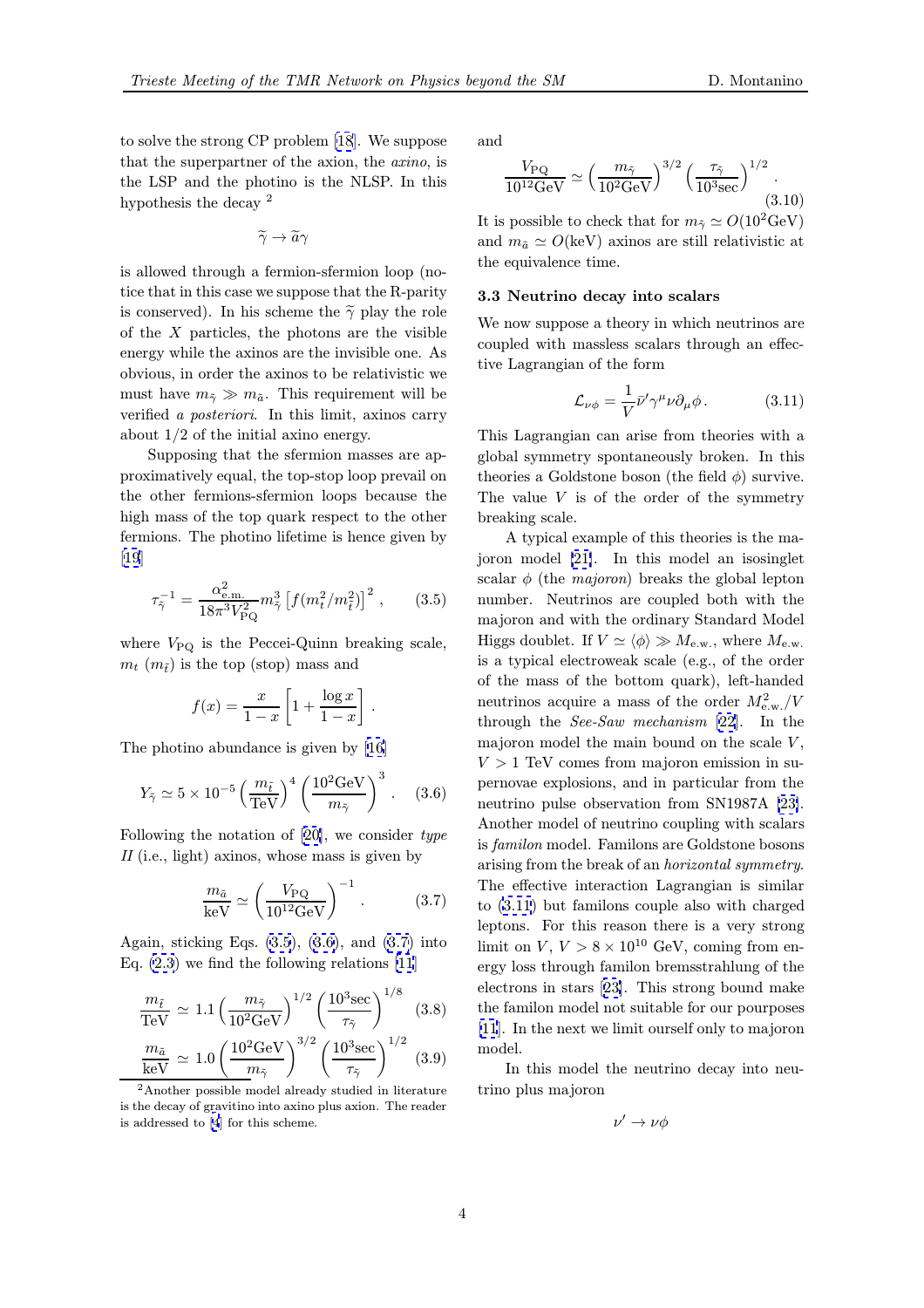(with  $m_{\nu} > m_{\nu}$ ) is possible and the neutrino  $\nu'$  can play the role of the X particle. Moreover, since in this model the decay products are totally invisible no BBN bounds on lifetime apply. If we suppose  $m_{\nu'} < 1$  MeV the neutrino abundance is given by [3]

$$
Y_{\nu'} \simeq 3.9 \times 10^{-2} \,. \tag{3.12}
$$

In the li[mi](#page-5-0)t  $m_{\nu} \gg m_{\nu}$  the neutrino lifetime is given by  $[9]$ <sup>3</sup>

$$
\frac{\tau_{\nu'}}{\sec} \simeq 6 \times 10^9 \left(\frac{V}{10^8 \text{GeV}}\right)^2 \left(\frac{\text{keV}}{m_{\nu'}}\right)^3. \quad (3.13)
$$

Using Eq[s.](#page-5-0)  $(3.12)$  and  $(3.13)$  together with Eq.  $(2.3)$ , we obtain the following relations [11]:

$$
\frac{m_{\nu'}}{\text{keV}} \simeq 0.6 \left(\frac{V}{10^8 \text{GeV}}\right)^2 \tag{3.14}
$$

$$
\frac{M_{\text{e.w.}}}{\text{GeV}} \simeq 7.4 \left(\frac{V}{10^8 \text{GeV}}\right)^{3/2} \tag{3.15}
$$

and

$$
\frac{\tau_{\nu'}}{\sec} \simeq 3.7 \times 10^{10} \left( \frac{10^8 \text{GeV}}{V} \right)^4. \tag{3.16}
$$

As we see, the only free parameter is the breaking scale V. From Eqs.  $(2.4)$  and  $(2.5)$  we get

$$
0.2 < \frac{V}{10^8 \text{GeV}} < 66. \tag{3.17}
$$

This condition transl[ate](#page-2-0)s into

$$
23 \,\mathrm{eV} < m_{\nu'} < 2.6 \,\mathrm{MeV} \tag{3.18}
$$

$$
1.9 \times 10^3 < \frac{\tau_{\nu'}}{\text{sec}} < 2.3 \times 10^{13} \qquad (3.19)
$$

#### 4. Discussion and conclusions

In this talk we have explored the possibility to rescue the pure CDM models by the addition of unstable relic particle decaying (in part or completely) into invisible relativistic products. We have showned three particle models that can accomplish this scheme.

In this talk we have showned only the successful models neglecting the unsuccessful. In particular, we tried with supergravity models with conserved  $(\tilde{g} \to \nu \tilde{\nu}, \tilde{\gamma} \to \gamma \tilde{g})$  and broken  $(\tilde{g} \to \tilde{\gamma})$  $\nu\gamma$ ) R-parity in the context of Gauge Mediated Supersymmetry breaking [25] or neutrino decay in three neutrinos in the context of Left-Right symmetric extensions of the Standard Model. We will not discuss here in detail the reason for this failures  $4$  but simply stat[e t](#page-5-0)he main problems that make this scheme hard to implement.

The first difficulty is that  $\tau_X > 1$  sec is a very long lifetime, hard to obtain in particle physics. The second difficulty is that, for radiative decay, BBN bounds require a quite big  $X$  abundance [11]. This two requests often force the parameters in the theory to very unnatural values or in disagreement with other observations. For example, in the case of  $\tilde{g} \to \nu \tilde{\nu}$  decay, a strong [fin](#page-5-0)e-tuning in the difference  $m_{\tilde{g}} - m_{\tilde{\nu}}$  is required to assure a gravitino lifetime  $> 1$  sec, with the consequence that the energy fraction going into neutrinos is insufficient to provide the equivalence shift. Also in the case of  $\tilde{\gamma} \rightarrow \gamma \tilde{g}$ decay, a too high value of  $m_{\tilde{g}}$  (> 100 MeV) is required in order to have a sufficiently long lifetime, with the consequence that gravitinos are no longer relativistic at the equivalence time. Conversely, in the case of  $\tilde{g} \to \nu \gamma$  decay, a value of R-breaking parameter  $\lambda \gg 1$  (thus in disagreement with accelerator limits) is required to obtain a sufficiently *short* lifetime ( $\tau < 10^4$  sec), since in this case one half of the available energy is visible and thus BBN limits apply. Another example is the neutrino radiative decay  $\nu' \rightarrow \nu \gamma$ : in this case other astrophysical considerations (coming mainly from the observation of supernovae [3]) completely rule out this channel for our pourposes, independently from the particle model that could allow this decay.

Moreover, also in those models that we have considered and [th](#page-5-0)at can perform the shift of equivalence scale, a high degree of fine tuning in the parameters is required. This happens mostly when radiative decay are involved. In fact, in this case the lifetime is confined in a narrow interval  $(10^3 \div 10^4 \text{ sec})$ . This and other considerations make this scheme very hard to implement, and

<sup>&</sup>lt;sup>3</sup>It is worth mention that we make use of a non minimal majoron model since in the minimal one the neutrino lifetime would be bigger than the age of the universe [24].

<sup>4</sup>For a complete discussions about the unsuccessful models see [11].